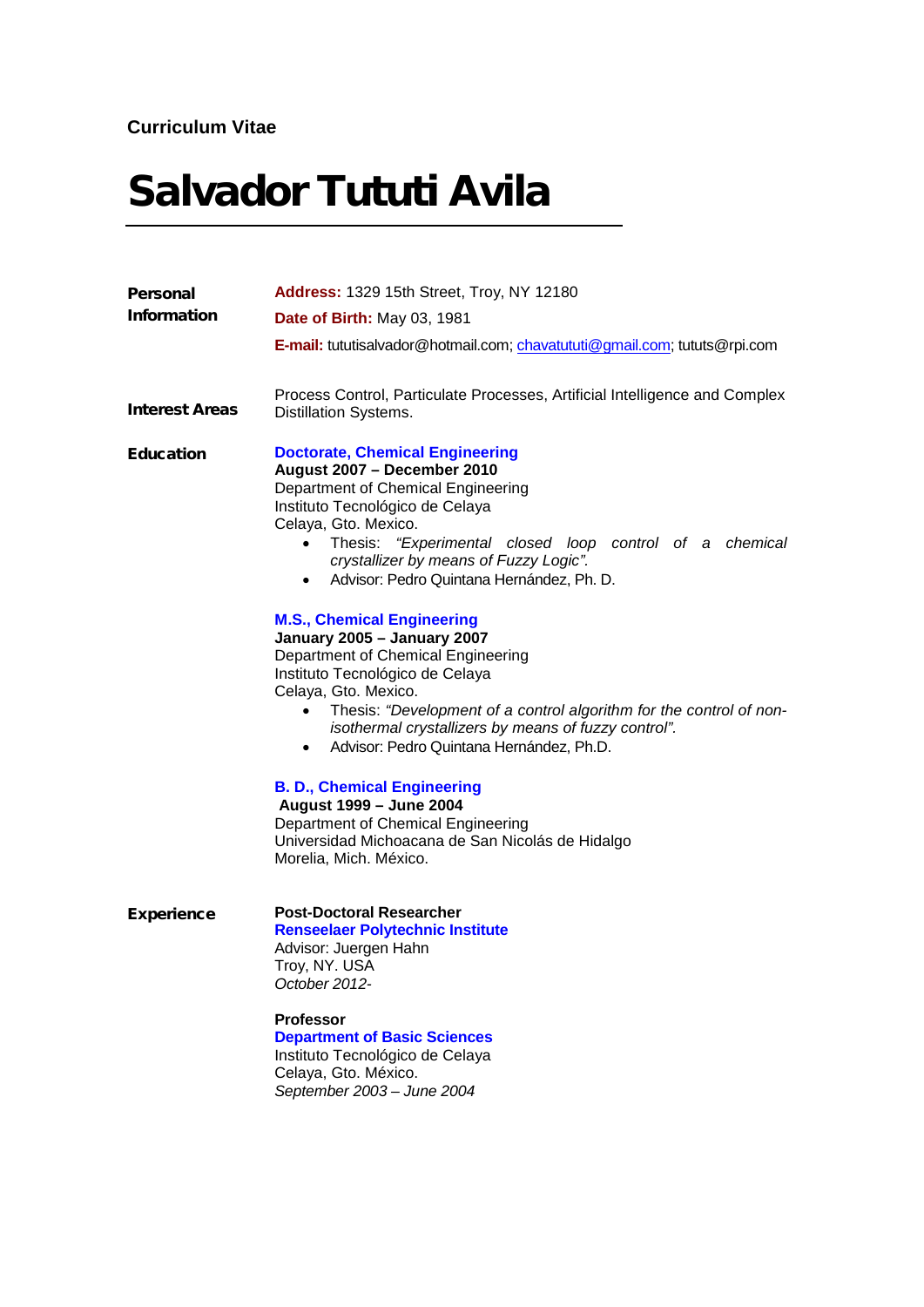#### **Laboratory Assistant Department of Chemical Engineering**

Universidad Michoacana de San Nicolás de Hidalgo Morelia, Mich. Mexico. *September 2003 – June 2004*

## **General assistant.**

*KOSA S.A. de C.V. Zacapu, Mich. Mexico. June 2002 – August 2002*

**Conference** presentation and Papers

**R. Ocampo-Perez, P. A. Quintana-Hernadez, S. Tututi-Avila and S. Hernandez Castro. (2012)** "*Non-Linear MIMO control of a continuous cooling crystallizer*". Modeling and simulation in Engineering.

**S. Tututi-Avila, P. A. Quintana-Hernadez, F. Lopez-Villareal and E. Bolanos Reynoso.** *"Control difuso optimo lineal de un cristalizador cristalizador isotérmico"***.** Riviera Maya. **AMIDIQ 2011.**

**S. Tututi-Avila, P. A. Quintana-Hernadez, V. Rico Ramirez and S. Hernandez Castro.** *"Experimental Study of fuzzy control for a continuous crystallizer".* Riviera Maya. **AMIDIQ 2011.**

**S. Tututi-Avila, P. A. Quintana-Hernadez, L. I. Salcedo-Estrada and E. Bolanos-Reynoso.** *"Control difuso de un cristalizador continuo noisotérmico usando sembrado"* Huatulco, Oaxaca. **AMIDIQ 2010.**

**S. Tututi-Avila, P. A. Quintana-Hernadez, L. I. Salcedo-Estrada and A. J. Castro-Montoya.** *"Dinámica y estabilidad del proceso continuo de cristalización no-isotérmico".* Mazatlán, Sinaloa. **AMIDIQ 2009.**

**P. A. Quintana-Hernadez, S. Tututi-Avila, V. Rico-Ramirez and E. Bolanos-Reynoso.** *"Modelo adimensional del proceso no-isotérmico de cristalización".* Puerto Vallarta, Jalisco. **AMIDIQ 2008.**

**P. A. Quintana-Hernadez, S. Tututi-Avila, E. Bolanos Reynoso and L.I. Salcedo-Estrada.** *"Desarrollo de un Algoritmo de Control para en Proceso de Cristalización por Enfriamiento Usando Lógica Difusa".* Manzanillo, Colima. **AMIDIQ 2007.**

## **Submitted papers.**

**S. Tututi-Avila and A. Jimenez-Gutierrez.** *"Control of dividing-wall columns via fuzzy logic" Industrial & Engineering Chemistry Research.*

## **Chemical engineering meeting attendance**

"*Process dynamics and control in Chemical Engineering" "Viabilidad y desarrollo de procesos químicos" "Optimal Control Theory and applications" "Simulación de sistemas complejos de destilación" "Inherently safer design"* ITC Celaya Gto.